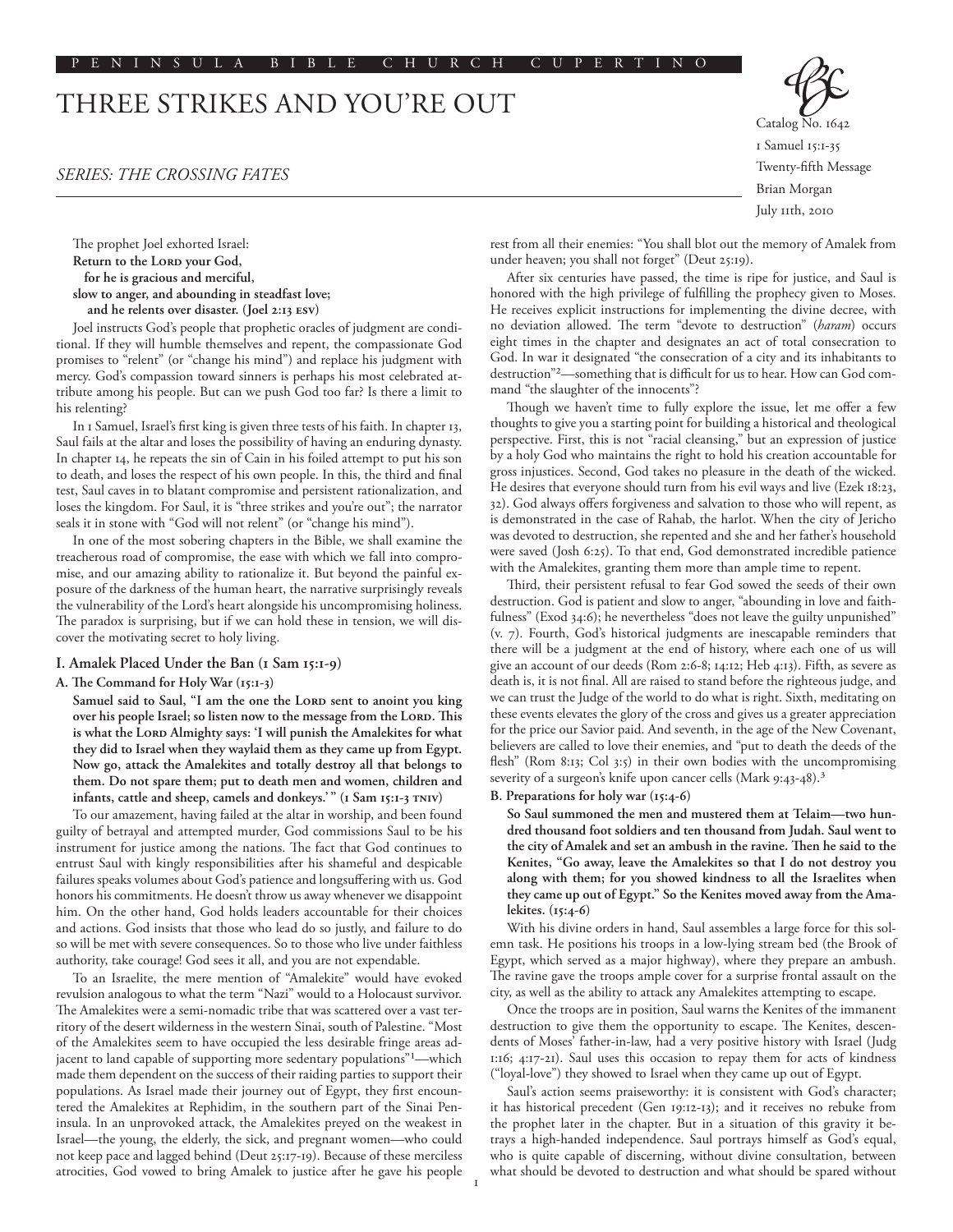divine consultation. Even our best deeds when done in the wrong spirit can be faulty. This pre-war interlude strikes an ominous chord foreshadowing later events.

**C. Holy war compromised (15:7-9)**

**Then Saul attacked the Amalekites all the way from Havilah to Shur, near the eastern border of Egypt. He took Agag king of the Amalekites alive, and all his people he totally destroyed with the sword. But Saul and the army spared Agag and the best of the sheep and cattle, the fat calves and lambs—everything that was good. These they were unwilling to destroy completely, but everything that was despised and weak they totally destroyed. (15:7-9)**

Saul's victory was swift and impressive, sweeping over a vast area "from Havilah as far as Shur." In the midst of the euphoric victory, Saul and his troops are overcome with the same spirit that tempted Achan to steal some of the spoils devoted to God. Saul set the example, sparing Agag and parading him home like a prized animal for the king's glory. The troops follow suit. They keep the best of the animals for themselves and offer what was "despised and worthless" to God––a sin that continued throughout Israel's history (Mal 1:6-12), and is an all too common occurrence in the church today.

The ease with which Saul and his troops compromised God's holy orders is instructive to how susceptible we are to compromise in the wake of our spiritual victories and earthy successes. When God uses you as his instrument for his glory, it is tempting to tarnish his glory by putting your own name on it. Ray Stedman used to say, "There is no end to the good you can do if you don't care who gets the credit."

The narrator now gives the responses of God and Samuel to Saul's disobedience.

# **II. Reactions to Compromise (1 Sam 15:10-12)**

#### **A. God's grief and regret (15:10-11a)**

Then the word of the LORD came to Samuel: "I regret that I have made **Saul king, because he has turned away from me and has not carried out my instructions." (15:10-11a)**

Saul's selective obedience finds zero acceptance with God. The news comes to Samuel in a nighttime vision, similar to the one he first experienced as a youth, regarding God's judgment on the house of Eli, the high priest. This short summary gives us insight into God's heart and how it pains him to do what Saul has now forced him to do. Because he has turned his back on God, God must now turn away from the king. Robert Bergen observes: "The only other occasion in Scripture where the Lord stated that he was 'grieved' over peoples' actions was when he observed the wickedness of humanity that led to the universal flood (Gen 6:7). The employment of the term here suggests that the Lord was deeply concerned—or, suffered emotional pain—regarding choices Saul made of his own volition."4

#### **B. Samuel's anger (15:11b)**

Samuel was angry, and he cried out to the LORD all that night. (15:11b) Samuel is devastated when he receives the news. The fact that this new venture of the monarchy has just gone up in smoke puts the prophet over the edge. His anger rises beyond the boiling point and, as Fokkelman explains, for good reason: "[T]he introduction of the monarchy and the anointing of Saul are the greatest acts of Samuel's life and have meant all the more to him because they required considerable self-sacrifice on his part. God had to persuade, and even order him in fact, before he could be involved…Now, however,…[t]he same Lord who first had to win him over to the monarchy now flatly announces that he is cancelling it and declares Samuel's life work worthless."5

Anger is the natural response of the human heart. Experiencing the emotion is not wrong, for without it we would not be human. The key is what we do with our anger. Rather than denying or suppressing it, Samuel learned well from his mother, pouring it out before the living God. Though the concept is foreign to us, what Hannah modeled became normative in Israel's worship through the psalms of lament (which account for 50 of 150 psalms). There are great benefits to articulating anger before God. "[Samuel avoids] one of the most vicious traps which ensnare the human psyche: rancour. Rancour is the immobilizing mixture of grief and anger…By allowing and expressing this feeling he prevents himself from becoming emotionally blocked, and remains mobile. As a result he then comes into contact with deeper layers within him and experiences meanings which, in humans, so often form the other side of anger: pain, despair and sorrow run deeply through him. That is why 'he entreated all night long.' "6

After taking full advantage of the night to vent his anger and articulate his pain before a God who listens, soothes and gently corrects, by morning Samuel is sufficiently calm and prepared to address the king. Unfortunately, Saul is nowhere to be found.

## **C. Saul's self-congratulation (15:12)**

**Early in the morning Samuel got up and went to meet Saul, but he was told, "Saul has gone to Carmel. There he has set up a monument in his own honor and has turned and gone on down to Gilgal." (15:12)**

In contrast to God's grief and Samuel's rage, Saul is euphoric. After the day's triumph, he is oblivious to his sin and ready to throw a party. But, overcome with impatience to receive accolades from the prophet, he stops the royal procession halfway to congratulate himself in his own version of the Academy Awards. He builds the stage, lays out the red carpet, welcomes the audience of one, takes the microphone as MC and, his face lit with excitement, announces the winners:

"For this year's best actor in a war film, the Oscar goes to…King Saul!" Saul applauds himself, then humbly accepts and thanks the academy for their recognition of his hard work and sacrifice.

"For this year's best playwright of a royal cover-up, the Oscar goes to… King Saul!" The king, now a little embarrassed by all the attention, makes a shorter speech.

"And for the best producer of a foreign film, the Oscar goes to…King Saul! Oh, I can't wait to see Daddy's face when he reads the morning headlines: 'A clean sweep at the Oscars for Benjamin's Favorite Son!' "

Disgusting, isn't it? But how often do we in more subtle and sophisticated ways create stages of self-congratulation? Pride runs deep. It takes Samuel three rounds of confrontation to get Saul to own up to his sin. Perhaps you'll hear Saul's reasoning resonating in your heart as he uses every weapon in the human arsenal to rationalize his sin: First he deflects the blame, then justifies it, then denies it, and finally minimizes it.

# **III. Confronting Compromise (1 Sam 15:13-31)**

**A. First confrontation: Regarding the animals (15:13-19)**

- **1. Saul deflects the blame and justifies the sin (15:13-15)**
- When Samuel reached him, Saul said, "The LORD bless you! I have carried out the LORD's instructions." But Samuel said, "What then is this **bleating of sheep in my ears? What is this lowing of cattle that I hear?" Saul answered, "The soldiers brought them from the Amalekites; they**  spared the best of the sheep and cattle to sacrifice to the LORD your **God, but we totally destroyed the rest." (15:13-15)**

Blinded by his self-satisfying ego, Saul runs out to embrace Samuel like a schoolboy coming home with an A+ on his report card. Unfortunately, his blessing and self-congratulation do not sit well with the prophet amidst the *baa-ing* of sheep and the *lowing* of oxen. Taken aback by Samuel's sharp question, he immediately shifts the blame to the people and justifies their action with "a pious objective: 'to sacrifice to Yahweh, your God.'…With the sweet 'your God' Saul tries to involve Samuel in the design."7

**2. Samuel's rebuttal: You did not obey (15:16-19)**

"Enough!" Samuel said to Saul. "Let me tell you what the LORD said **to me last night." "Tell me," Saul replied. Samuel said, "Although you were once small in your own eyes, did you not become the head of the**  tribes of Israel? The LORD anointed you king over Israel. And he sent **you on a mission, saying, 'Go and completely destroy those wicked people, the Amalekites; make war on them until you have wiped them**  out.' Why did you not obey the LORD? Why did you pounce on the **plunder and do evil in the eyes of the Lord?" (15:16-19)**

Saul's child-like excuses so infuriate Samuel that he stops him midstream, refusing to even enter into the discussion. The prophet brings him back to his calling as Israel's king. As the Lord's representative king, he was ultimately responsible to carry out the Lord's command. God's instructions were not complicated, and the seriousness of the mission had been drilled into him. When Saul attempts to place the blame on the people, he condemns himself as a leader. The bottom line is, he did not obey the "voice" of the Lord. Samuel then shatters Saul's justification about pious intentions. Their motivation was not devotion but their fleshly appetites, for they "pounced" on the spoil like voracious vultures to the prey (the same term used in 14:32).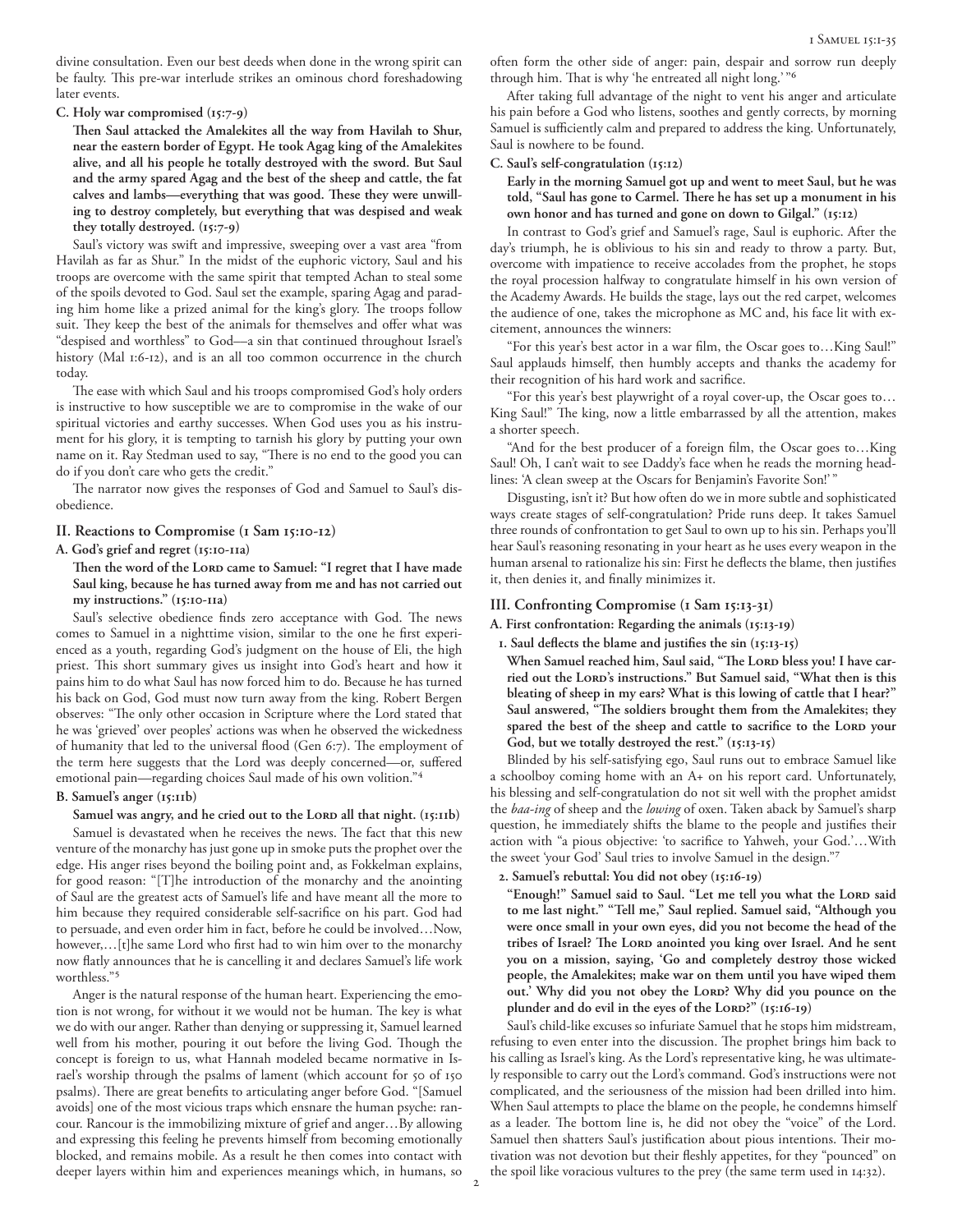#### Three Strikes And You're Out

Down but not out, Saul manages a rebuttal, forcing Samuel into a second round of confrontation.

**B. Second confrontation: Regarding Agag (15:20-23)**

**1. Saul's denial, deflection and justification**

"But I did obey the LORD," Saul said. "I went on the mission the LORD **assigned me. I completely destroyed the Amalekites and brought back Agag their king. The soldiers took sheep and cattle from the plunder, the best of what was devoted to God, in order to sacrifice them to the**  LORD your God at Gilgal." (15:20-21)

In response to Samuel's powerful and penetrating accusation, Saul pushes back with a more forceful denial: "I have obeyed the voice of the Lord." But then he qualifies his innocence with the mention of Agag. I suspect he felt that this one small mistake would still earn him a 98% mark for obedience. But again, the real blame rests on the people, who had good religious intentions. When we run out of excuses for our sin, we have two options: we can either confess and repent of it, or deny it with more force. Saul has had two opportunities to confess his sin, but he refused both. Because of his persistent pride, the hammer of judgment falls.

**2. Samuel's rebuttal: Obedience is greater than sacrifice (15:22-23)**

**But Samuel replied:**

**"Does the Lord delight in burnt offerings and sacrifices** as much as in obeying the LORD?

**To obey is better than sacrifice,**

 **and to heed is better than the fat of rams.**

**For rebellion is like the sin of divination,**

 **and arrogance like the evil of idolatry.**

Because you have rejected the word of the LORD,

 **he has rejected you as king." (15:22-23)**

Saul's adamant refusal to take responsibility for his sin is equivalent to calling God a liar (1 John 1:8). So he gets a lesson in theology tailored to his crimes and canonized in poetry. The driving theme of the chapter––"obeying the voice of the Lord"––frames the poem and is explicated in detail and applied to Saul's life in particular. In chapter 13, Saul disobeyed Samuel's command to wait for his arrival in Gilgal. Because of his impatience he *rebelled* and took it upon himself to offer *"burnt offerings"* to secure God's favor for the battle. In the most recent battle, Saul disobeyed the voice of God and spared the best of the Amalekite animals to "*sacrifice*" to the Lord. There is nothing wrong with sacrifice *per se*. It was intended to be an authentic, external expression of our relationship with God––what Jesus called "worshiping in spirit and truth." But when the externals of religion are perverted by the rich and powerful to perpetuate their sin, God's name is violated.

In prophetic fashion, Samuel unmasks the evil behind Saul's phony worship. Saul's sin of "*rebellion*" in chapter 13 is heightened by his "*presumption*" in chapter 15. The latter term connotes "to display pushiness," thus to be "stubborn," "arrogant," or "insubordinate." It well characterizes Saul's relationship to Samuel, persistently "pushing" his phony excuses on the prophet. Fokkelman sums it up well: "Samuel's criticism is therefore that religion in the hands of someone as headstrong and pushy as Saul becomes perverted into deceit and magic, and the objects thereof the abomination of idols."8

The haunting words of the prophet are literally confirmed, when on the last night of his life, the king disguises himself to court the favors of a witch. The woman refuses, knowing the king has "cut off the mediums and the necromancers from the land," and if she is caught she will be put to death. Saul guarantees her safety with a blasphemous oath: "As the LORD lives, no punishment shall come upon you for this thing" (28:10). Saul breaks every oath he makes in 1 Samuel except this vow to the witch of Endor.

# **C. Third confrontation: A hard-fought confession (15:24-26)**

## **1. Saul's confession, sort of (15:24-25)**

Then Saul said to Samuel, "I have sinned. I violated the LORD's com**mand and your instructions. I was afraid of the men and so I gave in to them. Now I beg you, forgive my sin and come back with me, so that I may worship the Lord." (15:24-25)**

Samuel's relentless prosecution finally breaks through all of Saul's resistance. In one instant the king spills out his confession, owning up to his disobedience and irresponsible leadership. But then, as he anticipates the pain and humiliation of exposure, he betrays his divided heart by requesting that Samuel shield him from the ensuing consequences. The scene is all too common in our personal relationships. When people finally say they're "sorry,"

one is not sure if they're "sorry" for their sin or for having gotten caught and having to endure the shame of exposure.

**2. Samuel refuses to back down (15:26)**

**But Samuel said to him, "I will not go back with you. You have rejected**  the word of the LORD, and the LORD has rejected you as king over **Israel!" (15:26)**

Samuel remains steadfast: he will not back down from the Lord's verdict. To grant honor to a condemned king would be hypocritical to his office. The prophet is a great example to us of being God's representative in the midst of a crisis. Because of his nighttime vigil with God, Samuel has so far been able to keep his personal anger in check on the one hand, and avoid being overly sympathetic on the other.

## **IV. Parting Pains (1 Sam 15:27-35)**

**A. A torn robe, relationship and kingdom (15:27-29)**

**As Samuel turned to leave, Saul caught hold of the hem of his robe, and**  it tore. Samuel said to him, "The Lor<sub>D</sub> has torn the kingdom of Israel **from you today and has given it to one of your neighbors—to one better than you. He who is the Glory of Israel does not lie or change his mind; for he is not a human being, that he should change his mind." (15:27-29)**

As the court adjourns and Samuel turns his back on Saul to leave, Saul's true colors are revealed. When the "pushy" and "rebellious" king can't have his way, things get ugly. He grabs Samuel's robe, the one his mother made him, and it tears. The abusive violation of Samuel's person ignites the Spirit and inspires the prophet to see the revelatory meaning in the symbol of the torn robe. It seems the more Saul resists and pushes back at God, the more he makes the consequences of his choices irrevocable, and the more theology Samuel is obliged to teach him.

Samuel's torn robe becomes symbolic that "this day" God has "torn" the kingdom from Saul and handed it to an associate "who is better than you." The prophet underscores the irrevocability of the tear by giving God a new name, the "Glory of Israel." Our English word "glory" doesn't capture the full range of semantic meaning of the Hebrew, which joins together the ideas "luster," "glory," and "beauty" with "everlastingness" and "permanence." Fokkelman explicates its meaning: "It is, he says, irreconcilable with God's continual care and faithfulness to Israel that he should now go back on his decision. Such 'remorse' would be a form of 'deception.' This might be possible in the case of men, but not in the case of 'the Eminence of Israel.'"9

#### **B. Pitiful worship (15:30-31)**

**Saul replied, "I have sinned. But please honor me before the elders of my people and before Israel; come back with me, so that I may worship**  the Lord your God." So Samuel went back with Saul, and Saul worshiped the LORD. (15:30-31)

"The immutability of the judgment upon him finally sinks in to the king…Saul no longer dares to ask for forgiveness. Now he clings fast to a last tiny hope, to retain his political authority."10 His plea arouses compassion in Samuel; he does not completely undermine the king before he selects a new one. Together they return to Gilgal, but only Saul bows down before the Lord. Samuel has other business to attend to.

## **C. Bloody business (15:32-33)**

**Then Samuel said, "Bring me Agag king of the Amalekites." Agag came to him in chains. And he thought, "Surely the bitterness of death is past." But Samuel said, "As your sword has made women childless, so will your mother be childless among women." And Samuel put Agag to**  death before the LORD at Gilgal. (15:32-33)

Samuel has a different view of worship than Saul, for "to obey is better than sacrifice." If the king refused to fulfill the divine directive, Samuel will. How can people worship when spiritual cancer is living in their midst? After a long wait in custody, Agag is brought forth, cheerfully thinking he has been spared. But Samuel shatters his hopes with a painful lesson in Hebrew poetry:

just as / made childless / women / your sword so / made childless / among women / your mother

"It is a small, but perfect, poem." The verbal repetition works "like a precision lock," and "clicks shut only as a result of the last letter. It is only the very last word that reveals to Agag what awaits him: his execution."11